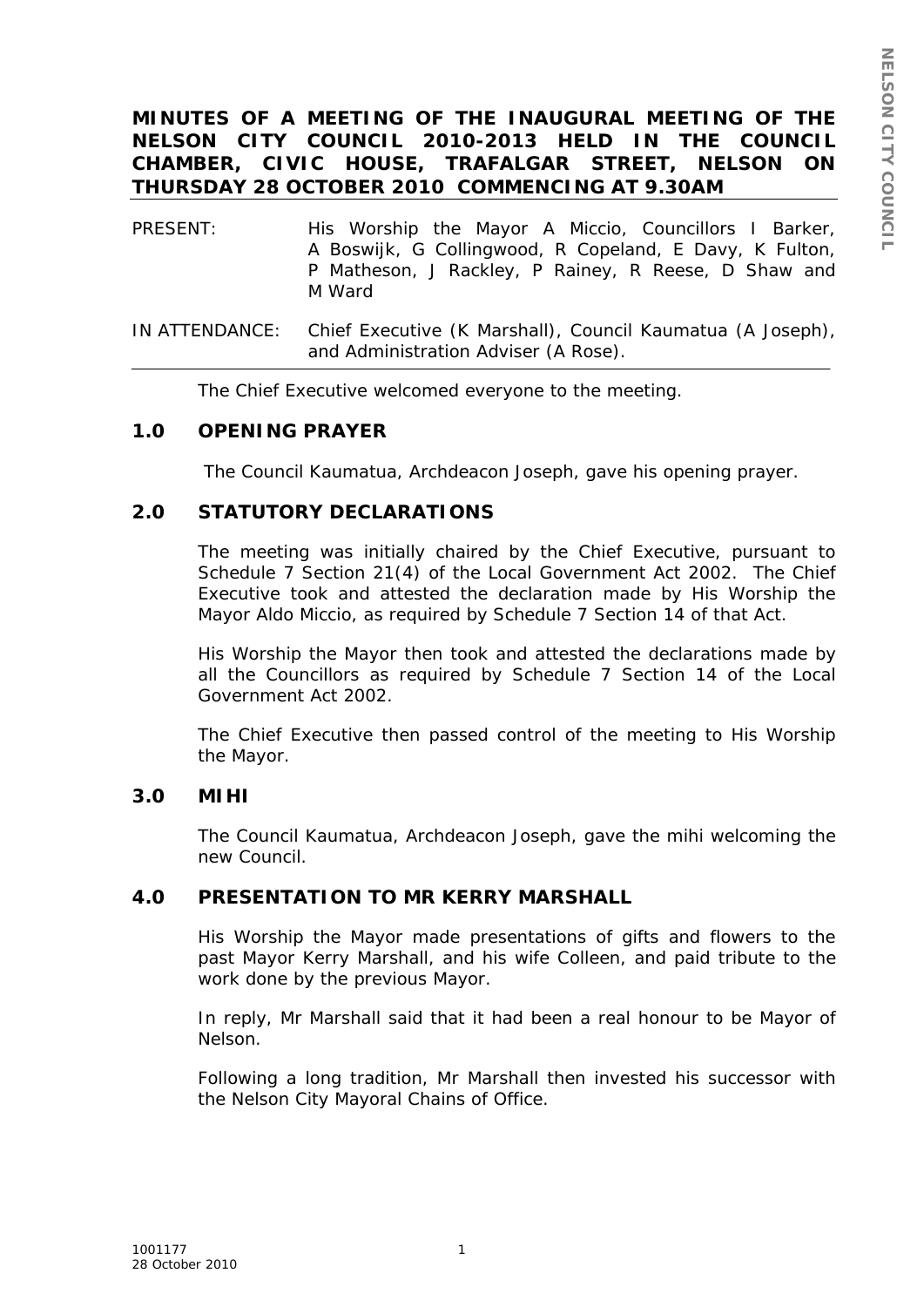# **5.0 ADOPTION OF STANDING ORDERS**

Document No. 997910.

The Chief Executive explained that Section 27 of Schedule 7 of the Local Government Act 2002 required Council to adopt a set of standing orders.

He explained that it was being recommended that Council adopt the most recent New Zealand model standing orders NZS9202:2003 as they were the ones used by most Local Authorities in New Zealand, are more comprehensive and are annotated with the applicable references to the relevant legislation.

During discussion, it was agreed that standing order 2.12.4 should be amended in the fourth line to read "not less than four clear working days" and that standing order 3.3.15 Cellular Phones be amended by inserting the words "as a telephone" in between the words "cellular phones" and "during".

Resolved

*THAT the New Zealand model standing orders NZS9202:2003 be adopted with the following amendments:* 

- *Clause 2.12.4 amended to read "sent to every member not less than four clear working days before the day appointed".*
- *The addition of Clause 3.3.15 Cellular Phones, and this clause being amended by inserting the words "as a telephone" between the words "phones" and "during" in the first line of the clause.*
- *The addition of Clause 3.22, Public Forums.*

#### Barker/Davy Carried Carried Carried Carried Carried Carried Carried Carried Carried Carried Carried Carried Carried Carried Carried Carried Carried Carried Carried Carried Carried Carried Carried Carried Carried Carried Ca

### **6.0 STATUTORY RESPONSIBILITY OF MEMBERS**

Document No. 991321, agenda pages 2-88 refer.

The Chief Executive presented the report, pursuant to Schedule 7 Section 21(5)(c) of the Local Government Act 2002, and emphasised key parts of it. In addition, he urged Councillors to make themselves familiar with the booklet from the Controller and Auditor General, entitled 'Guidance for Members of Local Authorities about the Law on Conflicts of Interest', which had been circulated as Attachment 1 to the report.

He also reminded Councillors to complete and return the Member's Interest Register form, which had been tabled.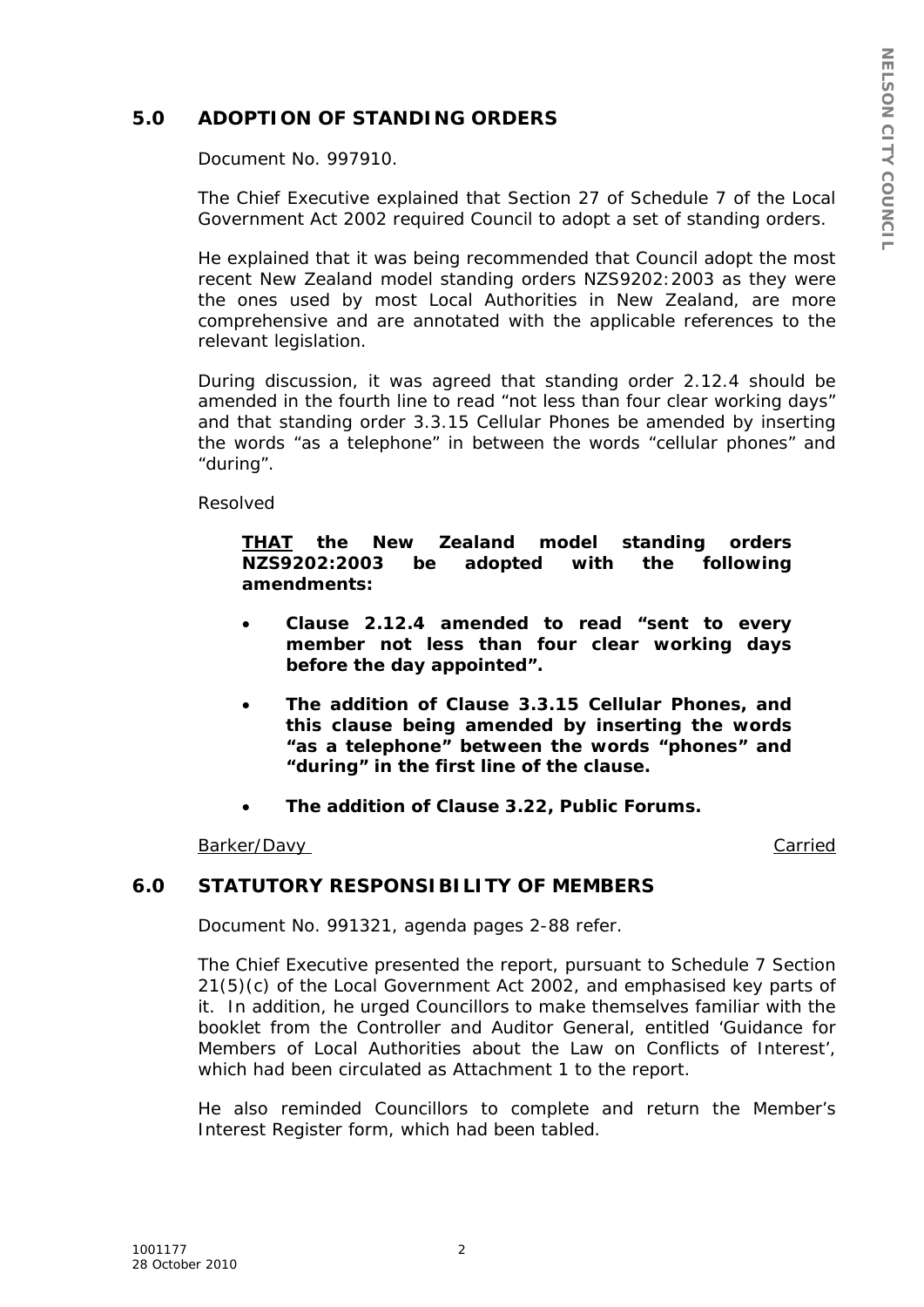It was noted that in 3.4.3 of the report, the issues regarding licenses under the Sale of Liquor Act 1989, approvals under the Fencing of Swimming Pools Act 1987 and actions under the Dog Control Act 1996 would not be delegated to the Hearings Panel.

In summing up, the Chief Executive urged Councillors to seek his advice at an early date if there was any doubt about any of the issues in the report.

Resolved

### *THAT the report 991321 be received.*

His Worship the Mayor/Boswijk Carried

## **7.0 Mayors Report**

Document No. 994052, agenda pages 89-90 refer

His Worship the Mayor presented his report, which contained recommendations in respect of the position of Deputy Mayor, Portfolio Holders and future possible Committee structure and Committee Chairpersons.

During discussion, it was agreed that Graeme Thomas would also be an independent external member of the Audit, Risk and Finance Committee.

It was also agreed that the appointment of a Hearings Panel, comprising Councillors Barker, Collingwood, Reese and Shaw, should be added to the recommendations.

Resolved

*THAT Councillor Boswijk be appointed Deputy Mayor;* 

*AND THAT the portfolios and portfolio holders as detailed in the table below be appointed and remain in place until the new Council committee structure and delegations register are approved by Council;* 

| <b>PORTFOLIO</b>      | <b>PORTFOLIO</b><br><b>HOLDER</b> | <b>DEPUTY</b>   | <b>MEMBERS</b>     |
|-----------------------|-----------------------------------|-----------------|--------------------|
| Governance            | Cr Ian Barker                     | Cr Eric Davy    | All                |
|                       |                                   |                 | <b>Councillors</b> |
| Community             | Cr Pete                           | Cr Ali Boswijk  | All                |
| <b>Services</b>       | Rainey                            |                 | <b>Councillors</b> |
| <b>Infrastructure</b> | Cr Gail                           | Cr Paul         | All                |
|                       | Collingwood                       | <b>Matheson</b> | <b>Councillors</b> |
| <b>Policy and</b>     | <b>Cr Rachel</b>                  | <b>Cr Derek</b> | All                |
| Planning              | Reese                             | Shaw            | <b>Councillors</b> |
| <b>Economic</b>       | <b>Cr Rachel</b>                  |                 | All                |
| <b>Development</b>    | Reese                             |                 | <b>Councillors</b> |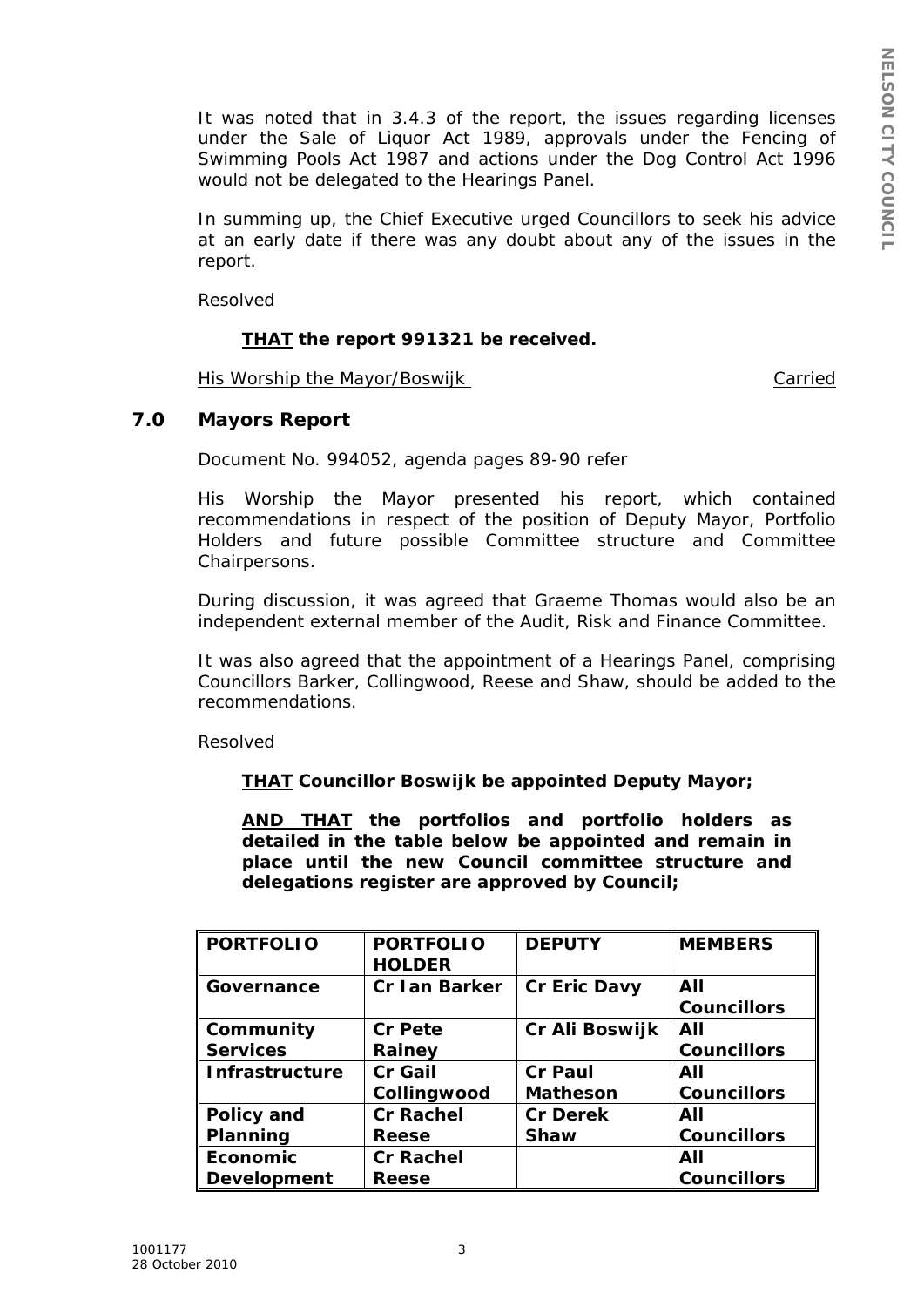| <b>Remuneration</b><br><b>Review</b> | Mayor Aldo<br><b>Miccio</b> |  | Cr Ali             |
|--------------------------------------|-----------------------------|--|--------------------|
|                                      |                             |  | Boswijk            |
|                                      |                             |  | Cr Gail            |
|                                      |                             |  | Collingwood        |
| Audit, Risk and<br><b>Finance</b>    | Cr Ian Barker               |  | <b>Cr Rachel</b>   |
|                                      |                             |  | Reese              |
|                                      |                             |  | Cr Gail            |
|                                      |                             |  | Collingwood        |
|                                      |                             |  | <b>Bede Carran</b> |
|                                      |                             |  | and Graeme         |
|                                      |                             |  | Thomas             |
|                                      |                             |  | (independent       |
|                                      |                             |  | external           |
|                                      |                             |  | members)           |
| Joint                                | Mayor Aldo                  |  | Deputy             |
| <b>Shareholders</b>                  | <b>Miccio</b>               |  | Mayor              |
|                                      |                             |  | Cr Rachel          |
|                                      |                             |  | Reese              |
| <b>Nelson</b>                        | Cr Derek                    |  | Cr Paul            |
| Regional                             | Shaw                        |  | <b>Matheson</b>    |
| Sewerage                             |                             |  |                    |
| <b>Business Unit</b>                 |                             |  |                    |

*AND THAT the Mayor be an ex-officio member of all standing Committees;* 

*AND THAT a Hearings Panel be appointed comprising Councillors Barker, Collingwood, Reese and Shaw.* 

*AND THAT a working group of the Council portfolio holders for Governance, Community Services, Infrastructure and Policy and Planning review the committee delegations and make recommendations back to Council by 2 December 2010;* 

*AND THAT Councillor Boswijk be appointed as Chair of the Nelson RWC 2011 Steering Group;* 

*AND THAT the Mayor, Chair of the Nelson RWC 2011 Steering Group and the Executive Manager Community Services be appointed as the official spokespersons for Rugby World Cup 2011, and that any communications be approved by the Executive Manager Community Services;* 

*AND THAT the Executive Manager Community Services has the authority to delegate official spokesperson responsibilities for Rugby World Cup 2011 as appropriate;*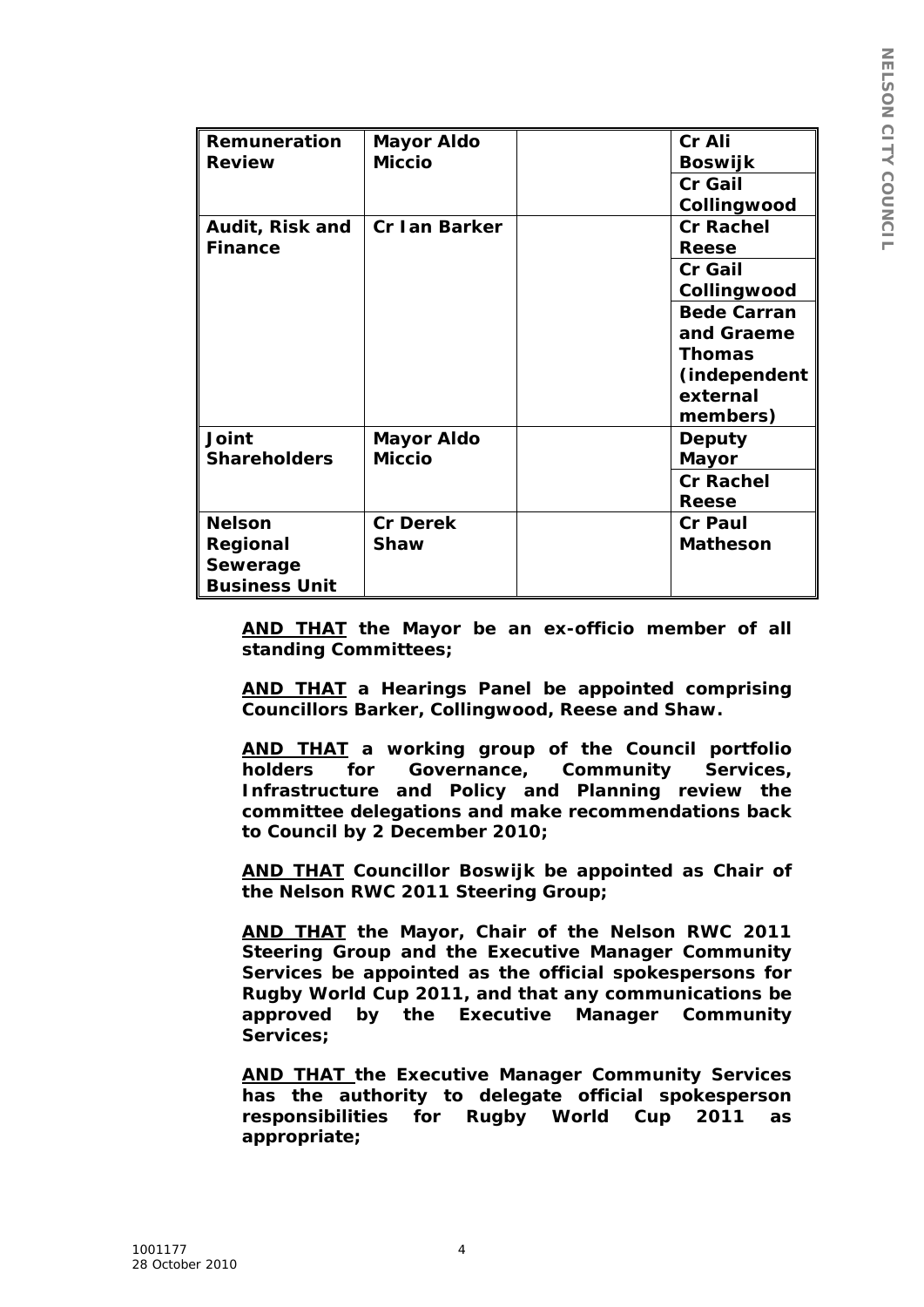### *AND THAT key partners are the primary media spokespersons for Rugby World Cup 2011 in relation to their core business.*

His Worship the Mayor/Boswijk Carried

### **8.0 Schedule of Meetings to 31 December 2010**

The Chief Executive advised that it was proposed that Council meet on the following days through to the end of December 2010;

- Thursday 4 November,
- Thursday 18 November,
- Thursday 2 December
- Thursday 16 December,

The meetings would all commence at 9.00am, he added.

He further advised that a calendar for 2011 will be presented to Council at its meeting on 2 December 2010.

Resolved

#### *THAT for the remainder of 2010, Council meet on 4 and 18 November, and 2 and 16 December 2010, commencing at 9.00am.*

Davy/Barker Carried Carried Carried Carried Carried Carried Carried Carried Carried Carried Carried Carried Carried Carried Carried Carried Carried Carried Carried Carried Carried Carried Carried Carried Carried Carried Ca

#### **9.0 ANNUAL REPORT 2009/10**

Document No. 993043, agenda pages 91-93 refer

The Chief Executive explained that in accordance with Section 98 of the Local Government Act 2002, the Council was required to adopt its Financial Report within four months after the end of the financial year to which it relates.

A copy of the Audit Report was tabled.

The Chief Financial Officer, Nicky Harrison, joined the meeting and presented the report. It was agreed that the word "staff" would be removed from the first line of the paragraph headed "Relationship with Tasman District Council" on page 12.

Resolved

*THAT the Annual Report for the year ended 30 June 2010 be adopted in accordance with Section 98 of the Local Government Act 2002, subject to the word "staff" being removed from the first line of the fourth paragraph on page 12.* 

His Worship the Mayor/Boswijk Carried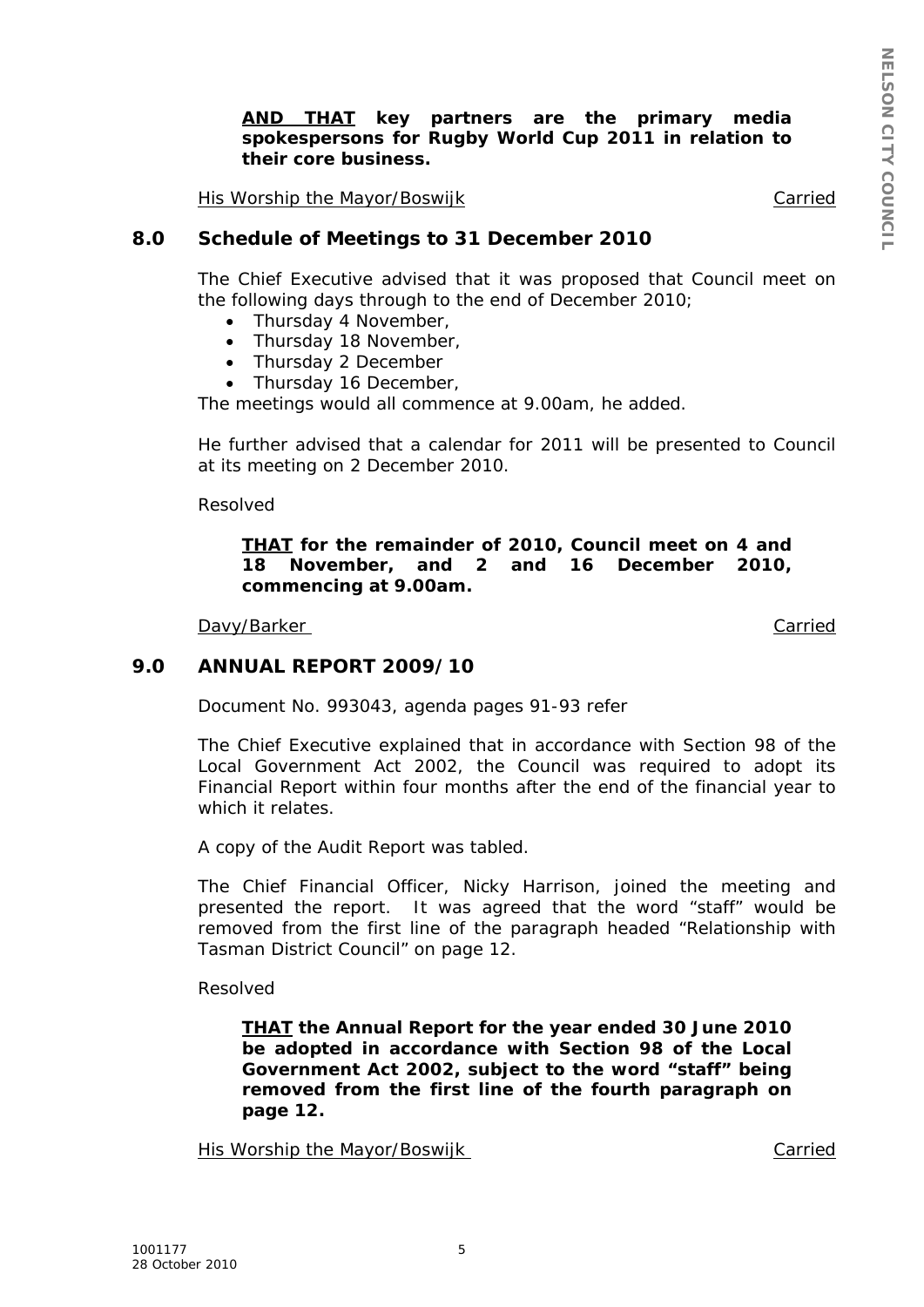## **10.0 SUBMISSION ON THE PROPOSAL FOR A UNION OF NELSON AND TASMAN COUNCILS**

Document No. 992445, agenda pages 94-107 refer

The Chief Executive presented the report, and after some discussion His Worship the Mayor, seconded by Councillor Barker, moved the recommendation with the words "overall" removed from the first paragraph and the word "a" replacing the word "the" in the second paragraph.

Councillor Boswijk, seconded by Councillor Ward, moved an amendment adding the words "with a view to ensuring sound regional governance and strong local representation" to the second paragraph of the recommendation.

The amendment was put and lost, and the original motion was then considered: It was agreed to amend paragraph 3 of the submission to read, "In support of the resolution the Council proposes to elaborate on the submission at the subsequent hearings".

Resolved

*THAT the Local Government Commission be advised that Nelson City Council believes that there may be benefit from the union of Nelson City and Tasman District Councils;* 

*AND THAT Nelson City Council supports the Local Government Commission further investigating a proposed union;* 

*AND THAT the draft submission to the Local Government Commission be approved as amended.* 

His Worship the Mayor/Barker Carried

## **11.0 TRIBUTE TO THE LATE LEONARD GLADSTONE ARDELL**

Councillor Collingwood paid tribute to the late Len Ardell, who she said was well remembered and respected in Nelson as Town Clerk and City Manager of Nelson City Council from 1969-1975,as Principal Officer of the Nelson Bays United Council from 1978-1989, as Chairperson of the Nelson Marlborough Regional Council 1989-1992 and as a Nelson City Councillor from 1992-1998, including three years during this time (1992- 1995) as Deputy Mayor.

She paid tribute to Mr Ardell and his extensive service to the Nelson community, and to the help he had given her personally when she joined the Nelson City as a new Councillor.

Councillor Shaw and Councillor Barker both paid tribute to Mr Ardell, and Mr Barker also reminded the Council that during the last 12 months, ex Councillor Ian Gourdie, ex Deputy Mayor Pat Tindell and ex Councillor Ivan Ford had all passed away.